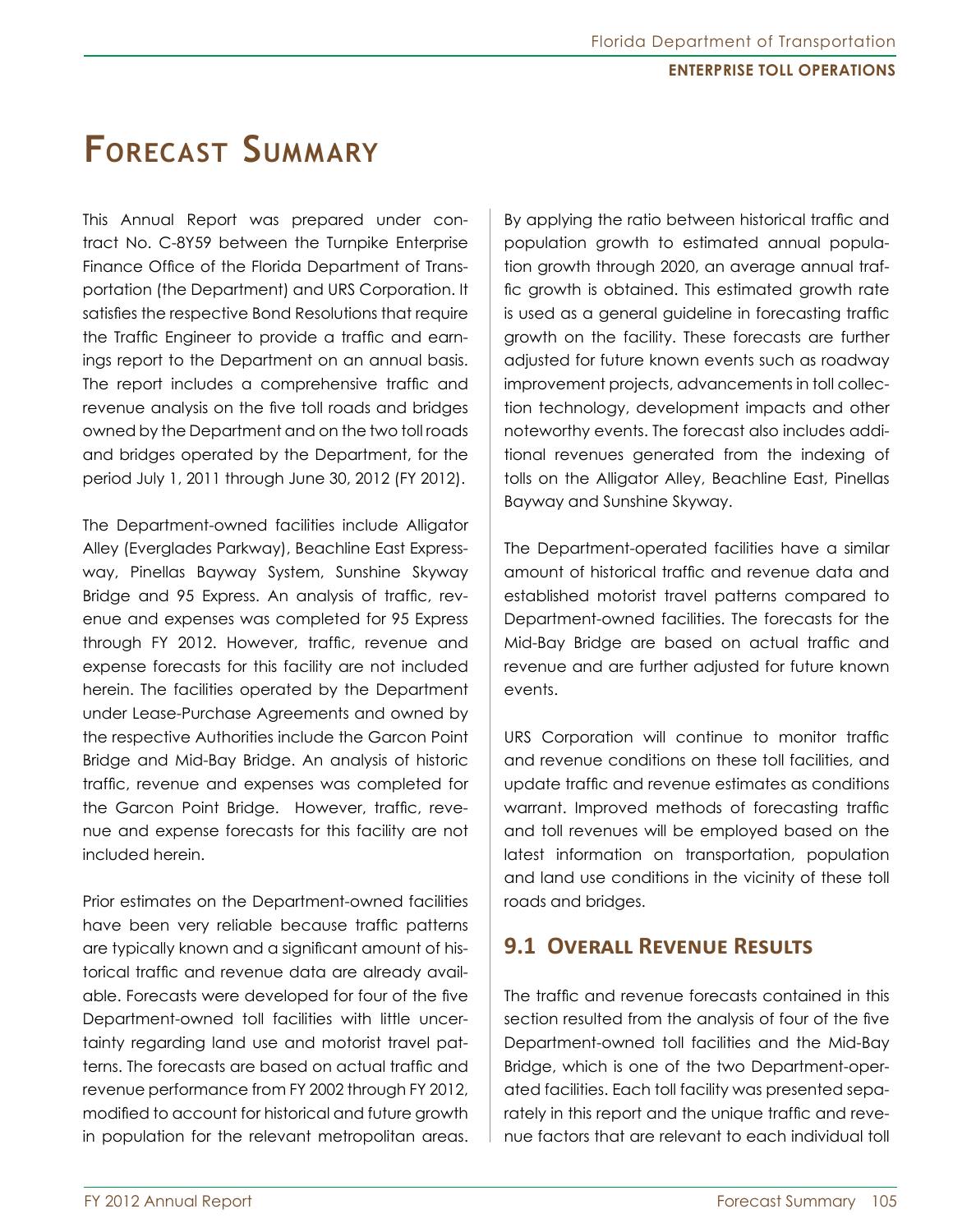facility were considered and analyzed. The following is a summary of the major factors that impacted the traffic and revenue forecasts of each facility:

#### **Alligator Alley**

Current revenue projections for all years of the forecast period were decreased due to the fact that traffic elasticity after the June 24, 2012 (FY 2012) toll rate increase is slightly higher than anticipated. Transactions in FY 2018 are expected to decrease slightly as a result of indexing. The calculated traffic growth rate guideline of 2.2 percent was used for the Alligator Alley traffic forecast through FY 2023.

#### **Beachline East Expressway**

The current revenue projections for all years of the forecast period were decreased from the FY 2011 forecast due to two primary reasons. The first can be attributed to the fact that traffic at the new Dallas Main Plaza where the FDOT share of revenue is calculated is significantly lower than traffic at the Beachline Main Plaza. The second reason is due to FY 2012 actual revenues being lower than forecasted. The calculated traffic growth rate guideline of 1.7 percent was used for the Beachline East Expressway traffic forecast through FY 2023.

#### **Pinellas Bayway System**

The current revenue projections for FY 2013 through FY 2016 were decreased from the FY 2011 forecast due to higher than expected impact of construction activities from the SR 682 bridge replacement project. The revenue projections for FY 2017 through FY 2023 were increased due to the additional revenues to be generated from the indexing of tolls. Transactions in FY 2018 are expected to decrease slightly as a result of indexing. The calculated traffic growth rate guideline of less than 1.0 percent was used for the Pinellas Bayway System traffic forecast through FY 2023. The traffic and revenue forecasts account for a 10 percent SunPass discount for SunPass customers who do not participate in the Bayway Isle or General Public Pass programs.

The standard 10 percent SunPass discount is offered when a threshold of 40 transactions per month is reached.

#### **Sunshine Skyway Bridge**

Current revenue projections were decreased for all years of the forecast period due to the fact that FY 2012 actual revenues were lower than the FY 2011 forecast, and because traffic elasticity from the June 24, 2012 (FY 2012) toll increase is slightly higher than anticipated. Transactions in FY 2018 are expected to decrease slightly as a result of indexing. The calculated traffic growth rate guideline of 1.7 percent was used for the Sunshine Skyway Bridge traffic forecast through FY 2023. Additionally, a SunPass discount program is available to all SunPass customers. Drivers of two-axle vehicles with a SunPass transponder pay \$0.25 less than cash drivers. SunPass customers with three or more axles receive a 10 percent retroactive discount when they reach a threshold of 40 transactions a month. The SunPass discount program is accounted for in the traffic and revenue forecasts.

#### **Mid-Bay Bridge**

Traffic and revenue forecasts correspond to the Authority's fiscal year (October 1 through September 30). Current revenue projections remained the same on the Mid-Bay Bridge for all years of the forecast period. The forecasts also assume that during the forecast period through FY 2023, there will be a gradual return to normal economic conditions, that the bridge will be expanded, and that the Mid-Bay Bridge Connector to SR 85 will be completed.

## **9.2 Forecast Summaries**

Estimated transactions for four of the five Department-owned facilities and the Mid-Bay Bridge for FY 2013 through FY 2023 are shown in **Table 9.1**. As previously mentioned, traffic, revenue and expense forecasts for 95 Express are not included herein. Total traffic transactions for the Department-owned facilities are expected to increase from 49.0 million in FY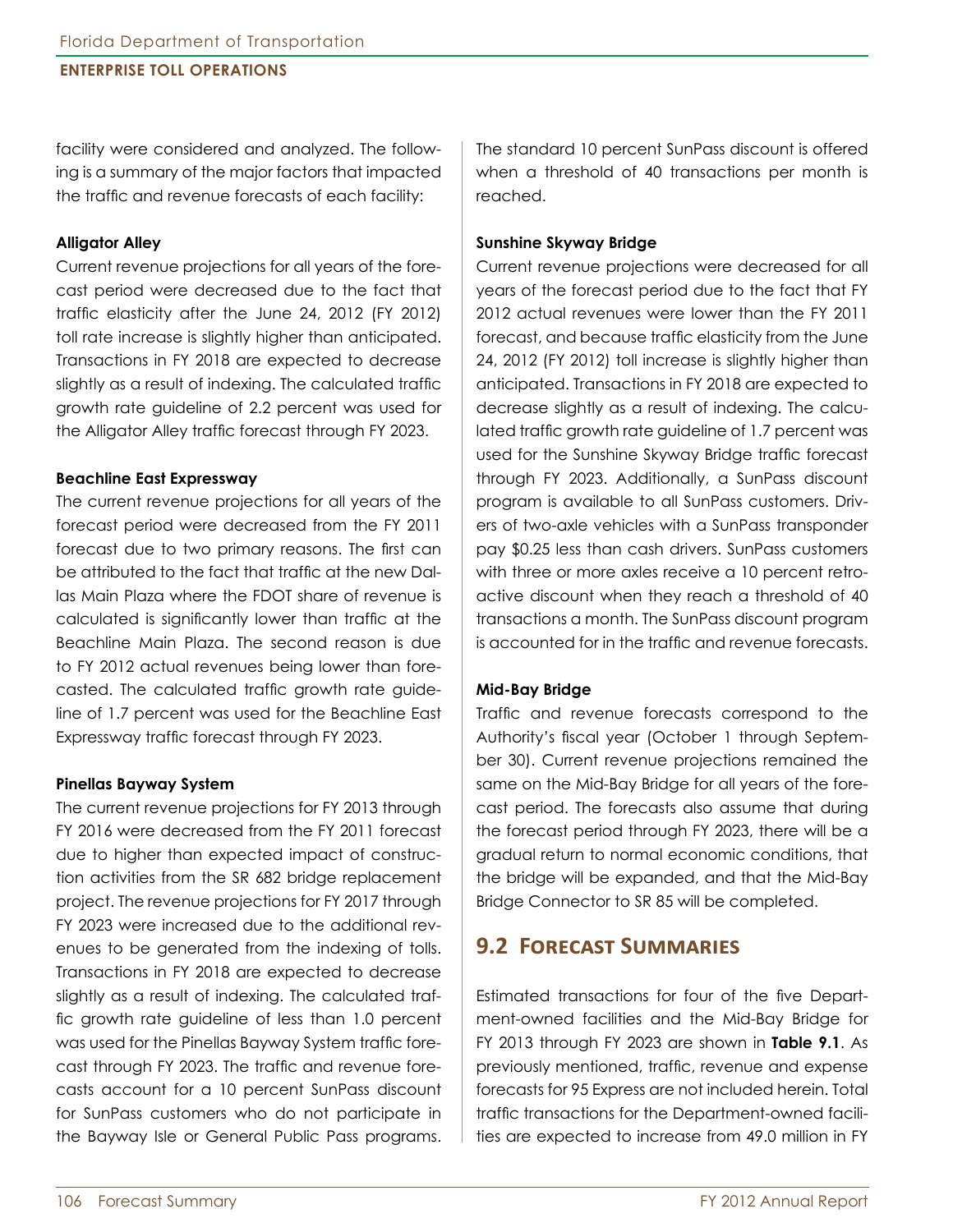2013 to 60.3 million in FY 2023, growing by approximately 2.1 percent annually. For the Mid-Bay Bridge, transactions are forecast to increase from approximately 6.8 million in FY 2013 to 12.8 million in FY 2023, an annual increase of 6.5 percent. As previously mentioned, traffic, revenue and expense forecasts for the Garcon Point Bridge are not included herein.

Overall, total transactions on the five facilities are expected to increase from 55.9 million in FY 2013 to 73.1 million in FY 2023, an increase of approximately 2.7 percent annually.

The gross toll revenue forecast by toll facility for the same period is presented in **Table 9.2**. Total gross

#### **Table 9.1 Transaction Forecast (000) Department-owned and Department-operated Toll Facilities FY 2013 through FY 2023**

|                       |                                  | <b>Department-owned Toll Facilities</b>       | Department-<br>operated Toll<br><b>Facilities</b> |                                                   |                                                       |                                  |                                                       |
|-----------------------|----------------------------------|-----------------------------------------------|---------------------------------------------------|---------------------------------------------------|-------------------------------------------------------|----------------------------------|-------------------------------------------------------|
| <b>Fiscal</b><br>Year | <b>Alligator</b><br><b>Alley</b> | <b>Beachline</b><br>East<br><b>Expressway</b> | <b>Pinellas</b><br><b>Bayway</b><br><b>System</b> | <b>Sunshine</b><br><b>Skyway</b><br><b>Bridge</b> | <b>Total</b><br><b>Traffic</b><br><b>Transactions</b> | Mid-Bay<br>Bridge <sup>(1)</sup> | <b>Total</b><br><b>Traffic</b><br><b>Transactions</b> |
| 2013                  | 7,281                            | 15,520                                        | 8,891                                             | 17,340                                            | 49,032                                                | 6,826                            | 55,858                                                |
| 2014                  | 7,446                            | 16,120                                        | 9,024                                             | 17,870                                            | 50,460                                                | 9,755                            | 60,215                                                |
| 2015                  | 7,737                            | 16,688                                        | 9,254                                             | 18,532                                            | 52,211                                                | 10,925                           | 63,136                                                |
| 2016                  | 8,034                            | 17,238                                        | 9,576                                             | 19,024                                            | 53,872                                                | 10,624                           | 64,496                                                |
| 2017                  | 8,313                            | 17,751                                        | 9,661                                             | 19,515                                            | 55,240                                                | 10,964                           | 66,204                                                |
| 2018                  | 8,247                            | 18,241                                        | 9,571                                             | 19,130                                            | 55,189                                                | 11,325                           | 66,514                                                |
| 2019                  | 8,461                            | 18,686                                        | 9,664                                             | 19,497                                            | 56,308                                                | 11,677                           | 67,985                                                |
| 2020                  | 8,709                            | 19,125                                        | 9,708                                             | 19,877                                            | 57,419                                                | 11,976                           | 69,395                                                |
| 2021                  | 8,925                            | 19,552                                        | 9,733                                             | 20,255                                            | 58,465                                                | 12,251                           | 70,716                                                |
| 2022                  | 9,135                            | 19,920                                        | 9,788                                             | 20,627                                            | 59,470                                                | 12,520                           | 71,990                                                |
| 2023                  | 9,330                            | 20,231                                        | 9,764                                             | 21,003                                            | 60,328                                                | 12,773                           | 73,101                                                |

Note: The forecasts include toll-paying and non-revenue traffic.

The 95 Express and Garcon Point Bridge transaction forecasts are not included herein.

Mid-Bay Bridge transaction forecasts include the impacts of the opening of the Mid-Bay Bridge Connector in January 2014 and the planned toll rate increase in FY 2016.

#### **Table 9.2**

#### **Gross Toll Revenue Forecast (\$000) Department-owned and Department-operated Toll Facilities FY 2013 through FY 2023**

|                       |                                  | <b>Department-owned Toll Facilities</b>       | Department-<br>operated Toll<br><b>Facilities</b> |                                                   |                                                     |                         |                                                     |
|-----------------------|----------------------------------|-----------------------------------------------|---------------------------------------------------|---------------------------------------------------|-----------------------------------------------------|-------------------------|-----------------------------------------------------|
| <b>Fiscal</b><br>Year | <b>Alligator</b><br><b>Alley</b> | <b>Beachline</b><br>East<br><b>Expressway</b> | <b>Pinellas</b><br><b>Bayway</b><br><b>System</b> | <b>Sunshine</b><br><b>Skyway</b><br><b>Bridge</b> | <b>Total</b><br><b>Gross</b><br><b>Toll Revenue</b> | Mid-Bay<br>Bridge $(1)$ | <b>Total</b><br><b>Gross</b><br><b>Toll Revenue</b> |
| 2013                  | \$24,890                         | \$5,432                                       | \$3,912                                           | \$21,137                                          | \$55,371                                            | \$16,089                | \$71,460                                            |
| 2014                  | 25.874                           | 5.642                                         | 3.925                                             | 22,014                                            | 57,455                                              | 20,698                  | 78,153                                              |
| 2015                  | 27,234                           | 5,891                                         | 4,139                                             | 23,081                                            | 60,345                                              | 22,255                  | 82,600                                              |
| 2016                  | 28,635                           | 6,154                                         | 4,376                                             | 23,959                                            | 63,124                                              | 31,222                  | 94,346                                              |
| 2017                  | 30,017                           | 6,426                                         | 4,451                                             | 24,857                                            | 65,751                                              | 32,150                  | 97,901                                              |
| 2018                  | 32.571                           | 7.333                                         | 4.800                                             | 27.197                                            | 71.901                                              | 33.107                  | 105.008                                             |
| 2019                  | 33.885                           | 7,568                                         | 4,842                                             | 28,076                                            | 74,371                                              | 34.024                  | 108.395                                             |
| 2020                  | 35,381                           | 7,803                                         | 4,887                                             | 29,040                                            | 77,111                                              | 34,769                  | 111.880                                             |
| 2021                  | 36,786                           | 8,036                                         | 4,933                                             | 30,220                                            | 79.975                                              | 35,436                  | 115,411                                             |
| 2022                  | 38,210                           | 8,267                                         | 5,007                                             | 31,436                                            | 82,920                                              | 36,059                  | 118,979                                             |
| 2023                  | 39,611                           | 8,497                                         | 5,084                                             | 32,681                                            | 85,873                                              | 36,627                  | 122,500                                             |

Note: The forecasts include the impact of the SunPass discount program and future indexing of tolls.

The 95 Express and Garcon Point Bridge gross toll revenue forecasts are not included herein.<br>(1) Mid-Bay Bridge revenue forecasts include the impacts of the opening of the Mid-bay Bridge Connector in January 2014 and the p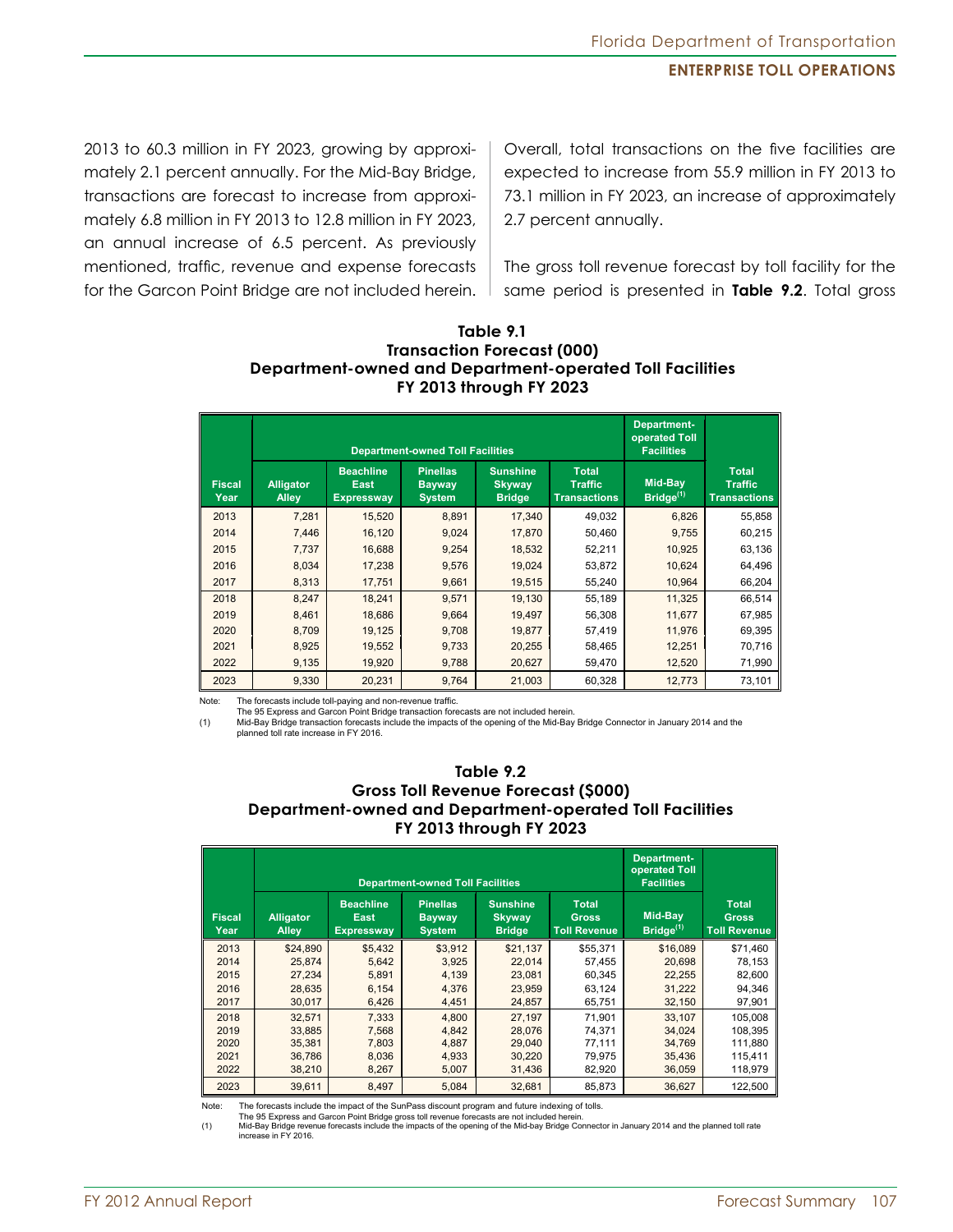#### **Enterprise Toll Operations**

toll revenue for the Department-owned facilities is estimated to increase from approximately \$55.4 million in FY 2013 to \$85.9 million in FY 2023, growing by approximately 4.5 percent annually. Total gross toll revenue for the Mid-Bay Bridge is estimated to increase from approximately \$16.1 million in FY 2013 to \$36.6 million in FY 2023, an annual increase of 8.7 percent. The forecasted annual increase in revenue is greater than the annual increase in traffic due to a planned toll rate increase on the facility and the opening of the Mid-Bay Bridge Connector. Overall, total gross toll revenue for the five facilities is expected to increase from \$71.5 million in FY 2013 to \$122.5 million in FY 2023, an increase of approximately 5.5 percent annually.

**Table 9.3** shows the projected operating and routine maintenance expenses by toll facility from FY 2013 through FY 2023. Expenses that are periodic in nature are not included in this forecast; however, a periodic maintenance expense forecast is included in the individual chapters. Total operating and routine maintenance expenses for the Department-owned facilities increase from approximately \$18.5 million in FY 2013 to \$24.9 million in FY 2023. Total operating and routine maintenance expenses for the Mid-Bay Bridge increase from \$2.4 million in FY 2013 to \$3.4 million in FY 2023. Overall, total operating and routine maintenance expenses for the five facilities increase from \$20.9 million in FY 2013 to \$28.3 million in FY 2023, or 3.1 percent annually.

**Table 9.3 Projected Operating and Routine Maintenance Expenses (\$000) Department-owned and Department-operated Toll Facilities FY 2013 through FY 2023**

|                       |                                  | <b>Department-owned Toll Facilities</b>       | Department-<br>operated Toll<br><b>Facilities</b> |                                                   |                                                   |                          |                                            |
|-----------------------|----------------------------------|-----------------------------------------------|---------------------------------------------------|---------------------------------------------------|---------------------------------------------------|--------------------------|--------------------------------------------|
| <b>Fiscal</b><br>Year | <b>Alligator</b><br><b>Alley</b> | <b>Beachline</b><br>East<br><b>Expressway</b> | <b>Pinellas</b><br><b>Bayway</b><br><b>System</b> | <b>Sunshine</b><br><b>Skyway</b><br><b>Bridge</b> | <b>Total</b><br><b>O&amp;M</b><br><b>Expenses</b> | Mid-Bay<br><b>Bridge</b> | Total<br><b>O&amp;M</b><br><b>Expenses</b> |
| 2013                  | \$7,410                          | \$711                                         | \$2.671                                           | \$7.712                                           | \$18,504                                          | \$2,439                  | \$20.943                                   |
| 2014                  | 7.641                            | 714                                           | 2.751                                             | 7.306                                             | 18.412                                            | 2.519                    | 20.931                                     |
| 2015                  | 7.214                            | 722                                           | 2,823                                             | 8.179                                             | 18,938                                            | 2,602                    | 21.540                                     |
| 2016                  | 7,466                            | 730                                           | 2,894                                             | 7,826                                             | 18.916                                            | 2,689                    | 21,605                                     |
| 2017                  | 7,728                            | 755                                           | 2,990                                             | 8,761                                             | 20,234                                            | 2,761                    | 22,995                                     |
| 2018                  | 7.999                            | 781                                           | 3.089                                             | 8.383                                             | 20,252                                            | 2,871                    | 23,123                                     |
| 2019                  | 8,278                            | 809                                           | 3,196                                             | 9.385                                             | 21,668                                            | 2,972                    | 24,640                                     |
| 2020                  | 8,568                            | 837                                           | 3.309                                             | 8.980                                             | 21.694                                            | 3,076                    | 24,770                                     |
| 2021                  | 8,868                            | 866                                           | 3,425                                             | 10.054                                            | 23,213                                            | 3,183                    | 26,396                                     |
| 2022                  | 9,178                            | 896                                           | 3,544                                             | 9,620                                             | 23,238                                            | 3,294                    | 26,532                                     |
| 2023                  | 9,499                            | 928                                           | 3,669                                             | 10,769                                            | 24,865                                            | 3,410                    | 28,275                                     |

Notes: The 95 Express and Garcon Point Bridge operating and maintenance expense forecasts are not included herein.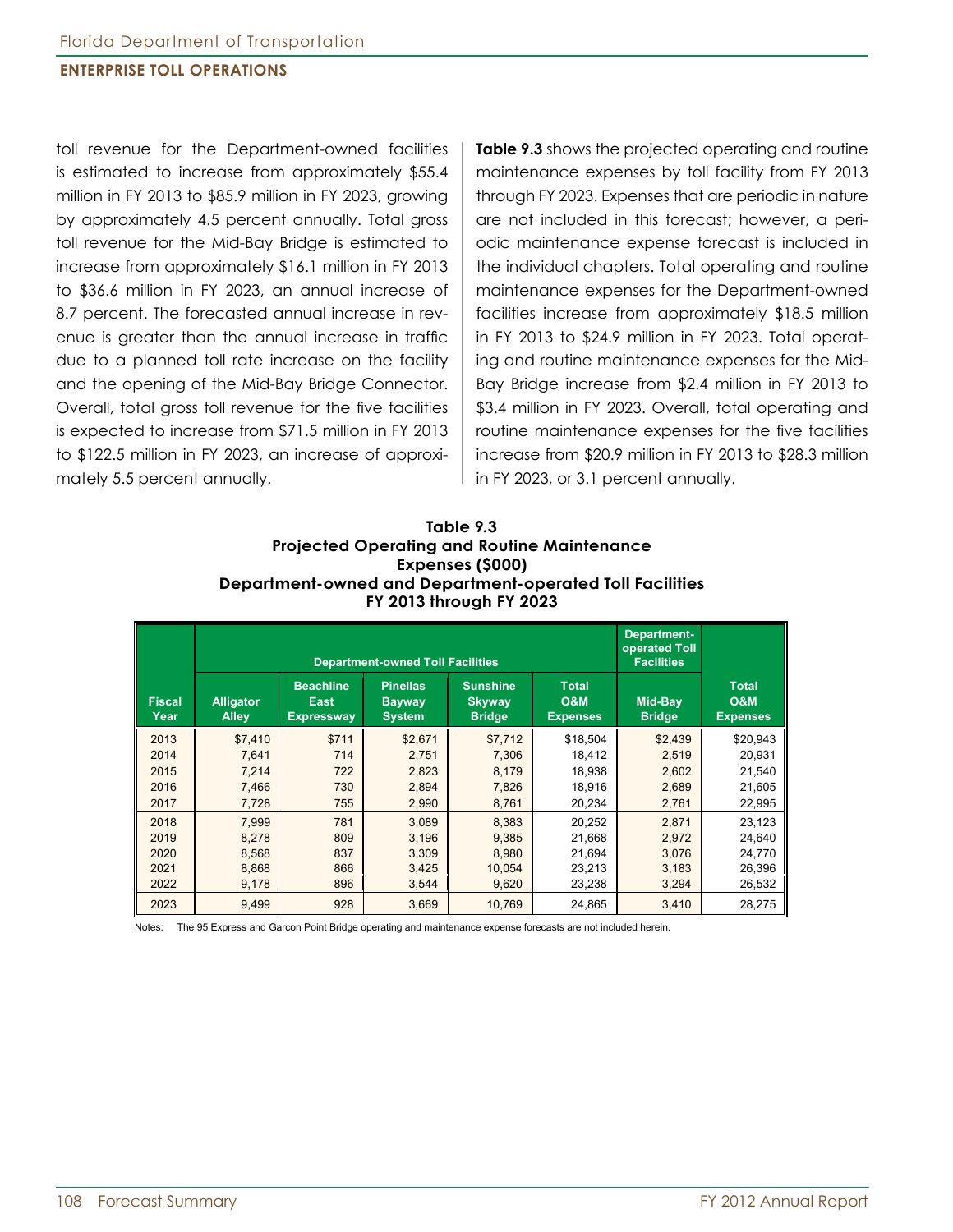Lastly, the net toll revenue forecast for each of the five toll facilities is presented in **Table 9.4**. Total net toll revenue for the Department-owned facilities in FY 2013 is \$36.9 million. Net toll revenues are estimated to increase to \$61.0 in FY 2023. The Mid-Bay Bridge shows estimated total net toll revenue of \$13.7 million in FY 2013 increasing to \$33.2 million in FY 2023. Overall, total net toll revenue for the five facilities is forecast to increase from \$50.5 million in FY 2013 to \$94.2 million in FY 2023, or 6.4 percent annually.

#### **Table 9.4 Net Toll Revenue Forecast (\$000) Department-owned and Department-operated Toll Facilities FY 2013 through FY 2023**

|                       |                                  | <b>Department-owned Toll Facilities</b>       | Department-<br>operated Toll<br><b>Facilities</b> |                                                   |                                                   |                          |                                                   |
|-----------------------|----------------------------------|-----------------------------------------------|---------------------------------------------------|---------------------------------------------------|---------------------------------------------------|--------------------------|---------------------------------------------------|
| <b>Fiscal</b><br>Year | <b>Alligator</b><br><b>Alley</b> | <b>Beachline</b><br>East<br><b>Expressway</b> | <b>Pinellas</b><br><b>Bayway</b><br><b>System</b> | <b>Sunshine</b><br><b>Skyway</b><br><b>Bridge</b> | <b>Total</b><br><b>Net Toll</b><br><b>Revenue</b> | Mid-Bay<br><b>Bridge</b> | <b>Total</b><br><b>Net Toll</b><br><b>Revenue</b> |
| 2013                  | \$17,480                         | \$4,721                                       | \$1,241                                           | \$13,425                                          | \$36,867                                          | \$13,650                 | \$50,517                                          |
| 2014                  | 18,233                           | 4,928                                         | 1,174                                             | 14,708                                            | 39,043                                            | 18,179                   | 57,222                                            |
| 2015                  | 20.020                           | 5,169                                         | 1.316                                             | 14,902                                            | 41,407                                            | 19,653                   | 61.060                                            |
| 2016                  | 21,169                           | 5,424                                         | 1,482                                             | 16,133                                            | 44,208                                            | 28,533                   | 72,741                                            |
| 2017                  | 22,289                           | 5,671                                         | 1,461                                             | 16,096                                            | 45,517                                            | 29,389                   | 74,906                                            |
| 2018                  | 24,572                           | 6,552                                         | 1.711                                             | 18.814                                            | 51,649                                            | 30,236                   | 81,885                                            |
| 2019                  | 25.607                           | 6.759                                         | 1.646                                             | 18.691                                            | 52,703                                            | 31,052                   | 83.755                                            |
| 2020                  | 26.813                           | 6,966                                         | 1.578                                             | 20,060                                            | 55.417                                            | 31,693                   | 87,110                                            |
| 2021                  | 27.918                           | 7,170                                         | 1,508                                             | 20,166                                            | 56,762                                            | 32,253                   | 89,015                                            |
| 2022                  | 29,032                           | 7,371                                         | 1,463                                             | 21,816                                            | 59,682                                            | 32,765                   | 92,447                                            |
| 2023                  | 30,112                           | 7,569                                         | 1,415                                             | 21,912                                            | 61,008                                            | 33,217                   | 94,225                                            |

Note: The net toll revenue forecasts above consist of gross toll revenue less operating and routine maintenance expenses. The 95 Express and Garon Point Bridge revenue and expense forecasts are not included herein.